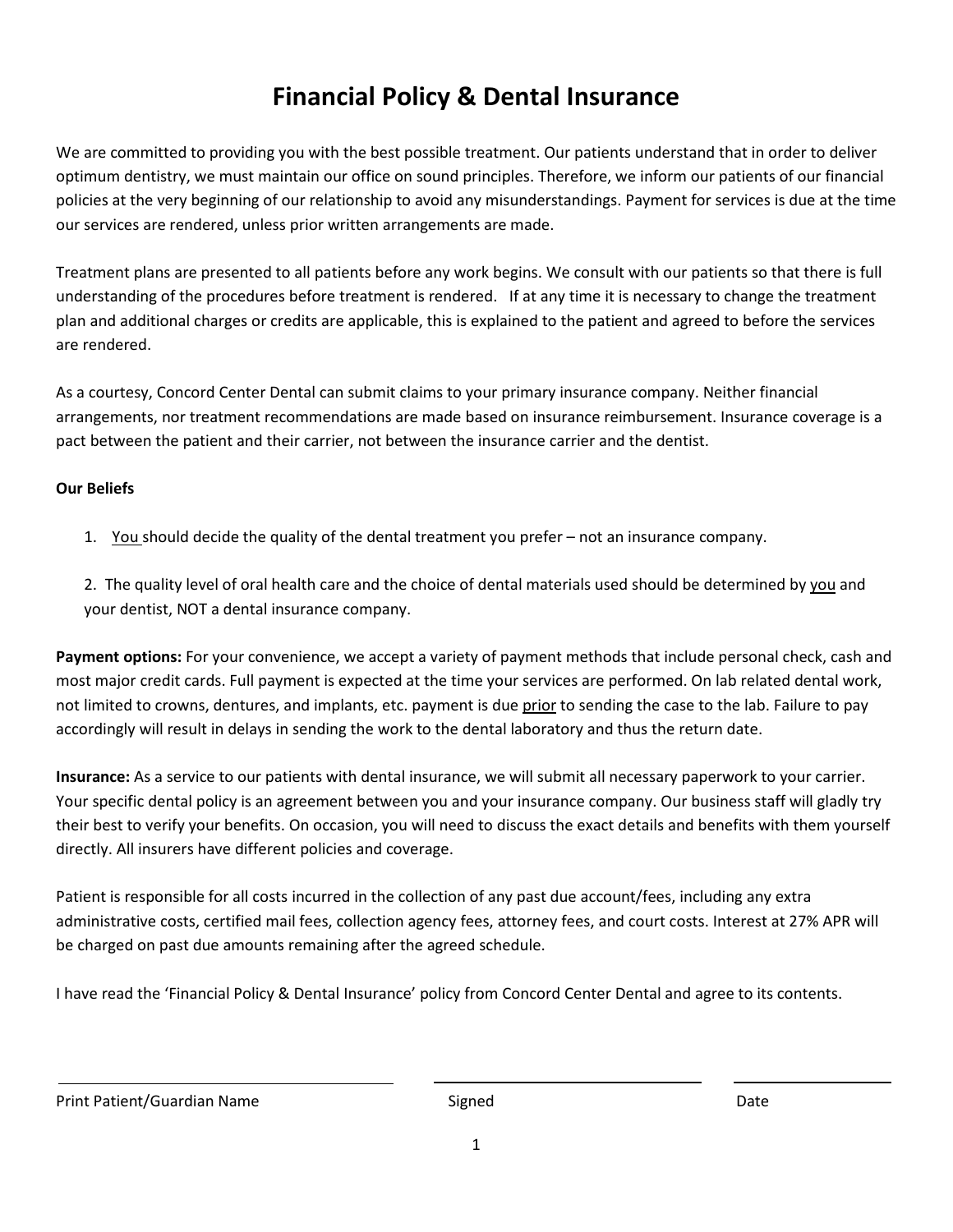#### **Cancellation & Rescheduling Policy**

We require a cancellation or rescheduling notice of 48-business hours prior to your existing appointment. Business hours are defined as days in which the practice is open, Monday through Thursday, 8:00am -5:00pm. We understand that life sometimes is unpredictable, and as such you may need to change your scheduled appointment. Late cancellations or no-shows will incur a fee of \$50.00 per scheduled hour or part thereof.

Late cancellations and no-shows add to practice overhead, and we feel that some of the costs should be absorbed by those patients who cancel or reschedule at a late notice. We have invested in technology to inform you of your visits via text message, email and phone calls 3 days in advance of your appointment. At Concord Center Dental, we do not believe that patients who routinely come to their dental visits should have to incur higher costs due to those who choose to not show for dental appointments. Many practices offset these costs by passing them on to all their patients. At Concord Center Dental we do not agree to this principal and strive to maintain costs as low as possible for our patients. We seek to treat our patients in a timely efficient professional manner, we strive to make your appointment on time, and we ask the same courtesy from our patients. Appointments may be cancelled or rescheduled via voicemail, or email to admin@concordcenterdental.com. Text messages are not acceptable.

Concord Center Dental reserves the right to limit appointment times provided, and collect a deposit in advance, from patients with a history of two or more no-show or late cancellation visits.

Finally, patients who continue to have a poor attendance history of 2 or more no-show visits, or late cancellations, may be dismissed from the practice at our discretion.

I have read the 'Cancellation and Rescheduling' policy from Concord Center Dental and agree to its contents.

Print Patient/Guardian Name Signed Signed Date Date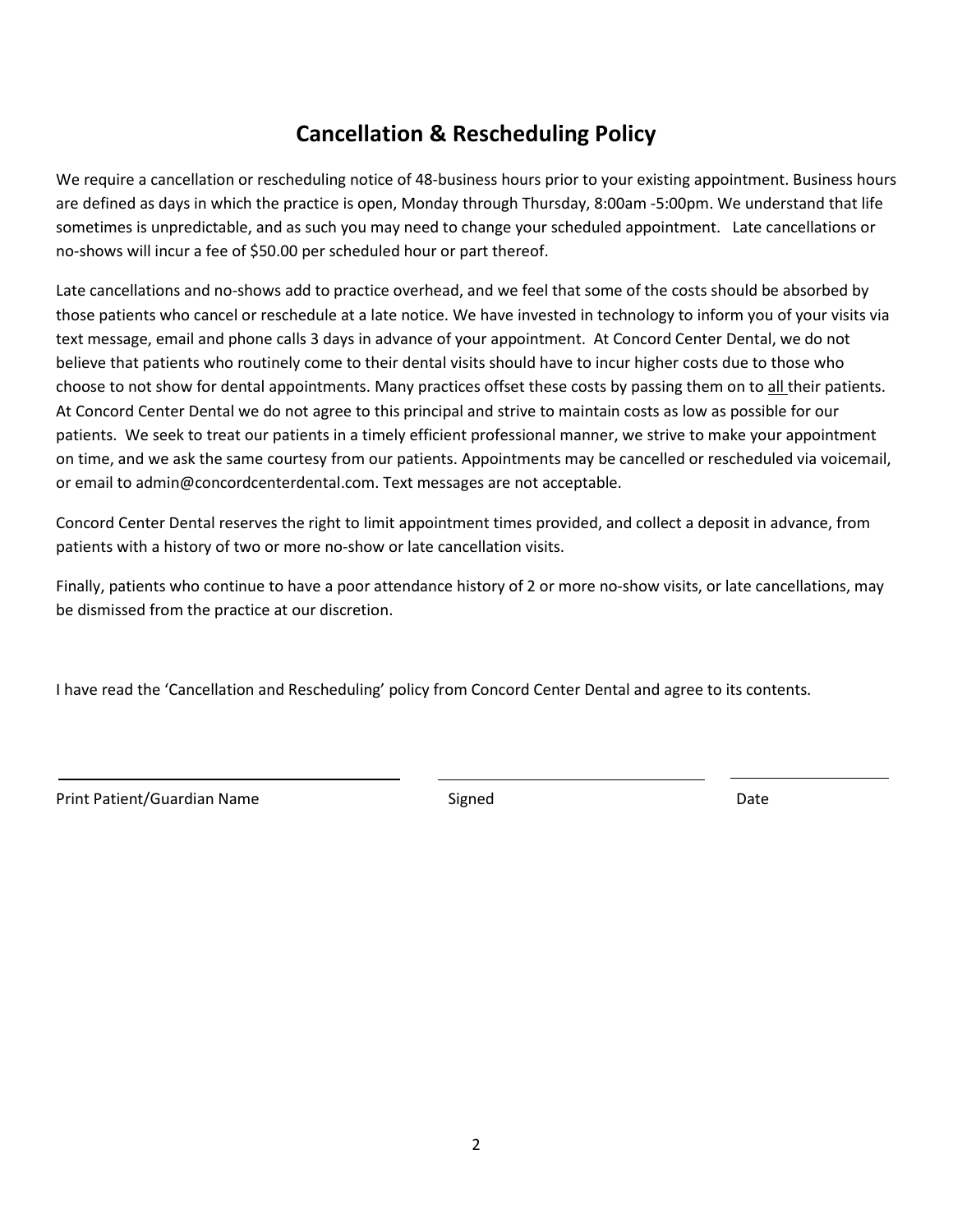### **Patient Understanding & Informed Consent**

Concord Center Dental may use and disclose your health information in connection with our healthcare operations. See 'Notice of Privacy Practices' for a complete description. Prior to receiving dental care, you are encouraged to ask any questions that you may have before you give your consent for dental treatment. All dental procedures may involve risks, unsuccessful results, and complications. No guarantees are made regarding any result or cure. You, as our patient, have the right to be informed of any such risks and potential consequences of not performing treatment, the nature of the procedure, expected benefits, and availability of alternative methods of treatment. You have a right to consent to, or refuse, any proposed procedure at any time prior to its performance. Concord Center Dental also reserves the right to not perform specific treatment requested by a patient.

**X-Rays:** Dental x-rays, photos and or models will be taken as necessary and appropriate for examinations, diagnosis, consultations, and treatments.

**Patients Financial Responsibility:** Payment for services is due at the time of the appointment. An estimate of fees and consultations will be provided prior to commencing treatment. Patient is responsible for all costs incurred in the collection of any past due account/fees, including any extra administrative costs, certified mail fees, collection agency fees, attorney fees, and court costs. Interest at 27% APR will be charged on past due amounts which remains outstanding which can be applied from the date the service was provided.

**Dental Records:** The dental records, x-rays, photographs, models, and other diagnostic aides that relate to your treatments, are the property of Concord Center Dental. You have a right to request a copy of your record, which can be provided with a signed record release form. Concord Center Dental may charge a reasonable administrative fee for this service. A reasonable turnaround time of up to 21 days in order to complete the administrative tasks will need to be provided in order to construct this file. In the case of a record release request, the office protocol needs to be followed in advance of any records being released.

**Emergency and after-hours care:** Emergency dental care is generally temporary treatment that is intended to provide relief of severe pain and infection for a tooth or area. It is the patient's responsibility to make arrangements for followup care that may be required to alleviate or resolve the dental problem.

For after-hour care please call the office on (978) 369-5700 and follow the recorded instructions.

Emergency after-hour care is a service provided for our active and current patients. Active patients are defined as patients of record who are currently patients of the practice and have been seen previously within a 12-month period.

I have read the 'Patient Understanding & Informed Consent' policy from Concord Center Dental and agree to its contents.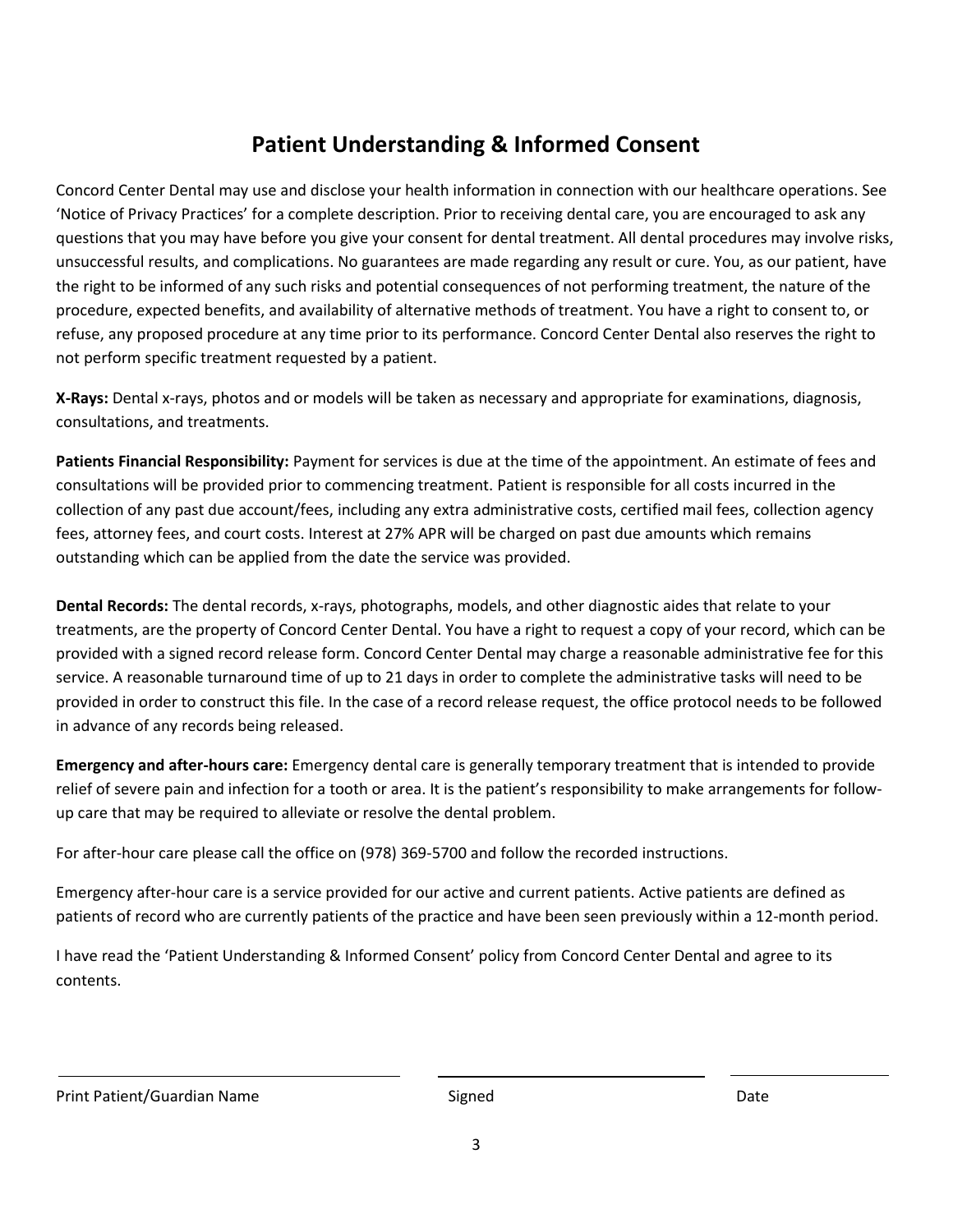### **Notice of Privacy Practices**

#### **Our Legal Duty**

At Concord Center Dental we are required by applicable federal and state laws to maintain the privacy of your health information. We are also required to give you this notice about our privacy practices, our legal duties, and your rights concerning your health information. We must follow the privacy practices that are described in this notice while it is in effect. This notice went into effect April 14, 2003 with the latest revision August 20, 2013, and will remain in effect until modified or replaced.

We reserve the right to change our privacy practices and the terms of this notice at any time, provided such changes are permitted by applicable law. We reserve the right to make the changes in our privacy practices and the new terms of our notice effective for all health information that we maintain, including health information we created or received before we made the changes. Before we make a significant change in our privacy practices, we will change this notice and make the new notice available upon request.

You may request a copy of our notice at any time. For more information about our privacy practices, or for additional copies of this notice, please contact us.

#### **Uses and Disclosures of Health Information**

We use and disclose health information about you for treatment, payment, and healthcare operations. For example:

**Treatment**: We may use or disclose your health information to a physician/dentist, dental auxiliaries, students and other healthcare providers providing treatment to you.

**Payment:** We may use and disclose your health information to obtain payment for services we provide to you.

**Healthcare Operations:** We may use and disclose your health information in connection with our healthcare operations. Healthcare operations include quality assessment and improvement activities, reviewing the competence or qualifications of healthcare professionals, evaluating practitioner and provider performances, conducting training programs, accreditation, certification, licensing or credentialing activities.

**Your Authorization:** In addition to our use of your health information for treatment, payment or healthcare operations, you may give us written authorization to use your health information or to disclose it to anyone for any purpose. If you give us an authorization, you may revoke it in writing at any time. Your revocation will not affect any use or disclosures permitted by your authorization while it was in effect. Unless you give us a written authorization, we cannot use or disclose your health information for any reason except those described in this notice.

**To Your Family and Friends:** We must disclose your health information to you, as described in the Patient Rights section of this notice. We may disclose your health information to a family member, friend or other person to the extent necessary to help with your healthcare or with payment for your healthcare, but only if you agree that we may do so.

**Persons Involved in Care:** We may use or disclose health information to notify or assist in the notification of (including identifying or locating) a family member, your personal representative or another person responsible for your care, of your location, your general condition, or death. If you are present, then prior to use or disclosure of your health information, we will provide you with an opportunity to object to such uses or disclosures. In the event of your incapacity or emergency circumstances, we will disclose health information based on a determination using our professional judgment disclosing only health information that is directly relevant to the person's involvement in your healthcare. We will also use our professional judgment and our experience with common practice to make reasonable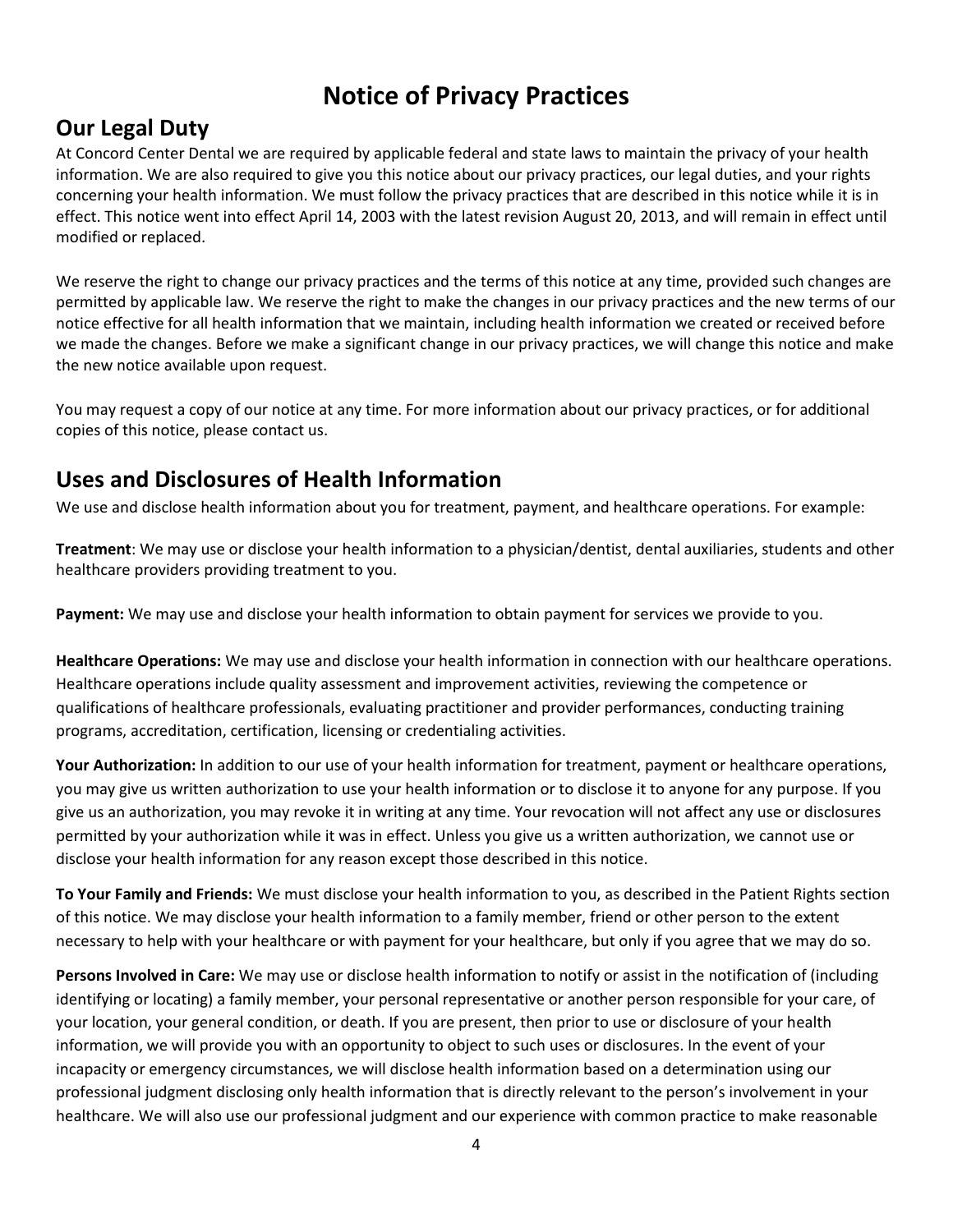inferences of your best interest in allowing a person to pick up prescriptions, dental supplies, X-rays, or other similar forms of health information.

**Marketing Health-Related Services:** We will not use your health information for marketing communications without your written authorization.

**Required by Law:** We may use or disclose your health information when we are required to do so by law.

**Abuse or Neglect:** We may disclose your health information to appropriate authorities if we reasonably believe that you are a possible victim of abuse, neglect, domestic violence, or the possible victim of other crimes. We may disclose your health information to the extent necessary to avert a serious threat to your health or safety or the health or safety of others.

**National Security:** We may disclose to military authorities the health information of Armed Forces personnel under certain circumstances. We may disclose, to authorized federal officials health information required for lawful intelligence, counterintelligence, and other national security activities. We may disclose to a correctional institution or law enforcement official having lawful custody of protected health information of an inmate or patient under certain circumstances.

**Appointment Reminders:** We may use or disclose your health information to provide you with appointment reminders (such as voicemail messages, postcards, or letters).

#### **Patient Rights**

**Access:** You have the right to look at or get copies of your health information, with limited exceptions. You may request that we provide copies in a format other than photocopies. We will use the format you request unless we cannot practicably do so. You must complete our signed record release authorization form to obtain access to your health information. We may charge a reasonable fee for producing dental records and X-rays as allowed by law.

**Disclosure Accounting:** You have the right to receive a list of instances in which we or our business associates disclosed your health information for purposes other than treatment, payment, healthcare operations and certain other activities for the last 6 years, but not before April 14, 2003. If you request this accounting more than once in a 12-month period, we may charge you a reasonable, cost-based fee for responding to these additional requests.

**Restrictions:** You have the right to request that we place additional restrictions on our use or disclosure of your health information. We are not required to agree to these additional restrictions, but if we do, we will abide by our agreement except in an emergency.

**Breach Notification:** We will provide you with notification of a breach of unsecured PHI as required by law.

**Alternative Communication:** You have the right to request that we communicate with you about your health information by alternative means or to alternative locations. This request must be in writing. Your request must specify the alternative means or location and provide satisfactory explanation of how payments will be handled under the alternative means or location you request.

**Amendment:** You have the right to request that we amend your health information. This request must be in writing, and it must explain why the information should be amended. We may deny your request under certain circumstances.

**Electronic Notice:** If you received this notice on our web site or by electronic mail (e-mail), you are also entitled to receive this notice in written form.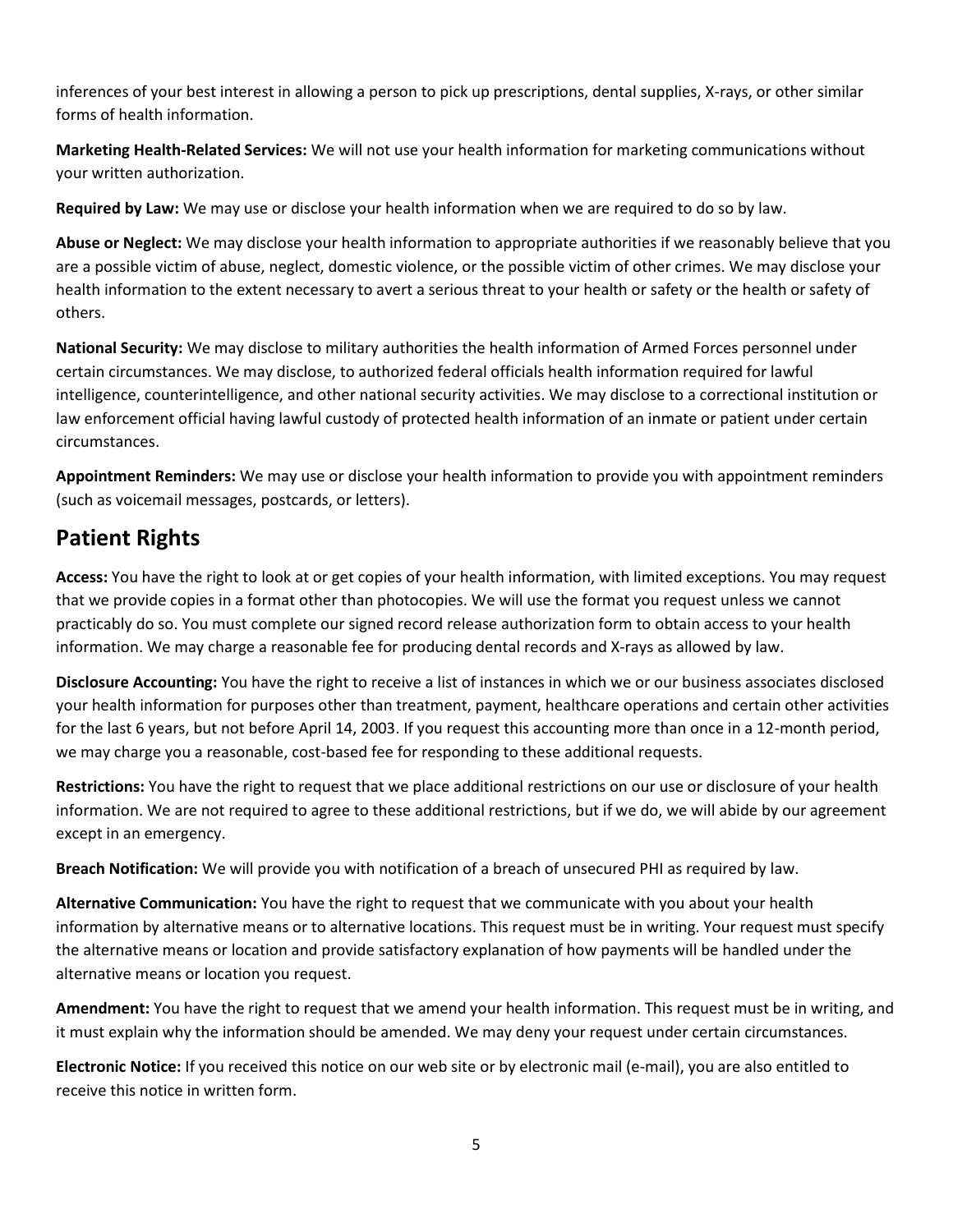### **Concord Center Dental**

# **Acknowledgement of Receipt of Notice of Privacy Practices**

| <u> 1989 - Johann Stoff, fransk politik (d. 1989)</u>           | have received a copy of this office's Notice of privacy Practices.                                                                                                                                  |
|-----------------------------------------------------------------|-----------------------------------------------------------------------------------------------------------------------------------------------------------------------------------------------------|
| Print Patient/Guardian Name                                     |                                                                                                                                                                                                     |
|                                                                 |                                                                                                                                                                                                     |
| Signature                                                       |                                                                                                                                                                                                     |
|                                                                 |                                                                                                                                                                                                     |
| Date                                                            |                                                                                                                                                                                                     |
| Please list the people with whom we can share your information: |                                                                                                                                                                                                     |
|                                                                 | the contract of the contract of the contract of the contract of the contract of the contract of the contract of<br>,我们也不会有什么。""我们的人,我们也不会有什么?""我们的人,我们也不会有什么?""我们的人,我们也不会有什么?""我们的人,我们也不会有什么?""我们的人 |
|                                                                 |                                                                                                                                                                                                     |
|                                                                 |                                                                                                                                                                                                     |
|                                                                 | For Office Use Only                                                                                                                                                                                 |
| Reasons for Inability to Receive Signature:                     |                                                                                                                                                                                                     |
|                                                                 |                                                                                                                                                                                                     |
|                                                                 |                                                                                                                                                                                                     |
|                                                                 |                                                                                                                                                                                                     |